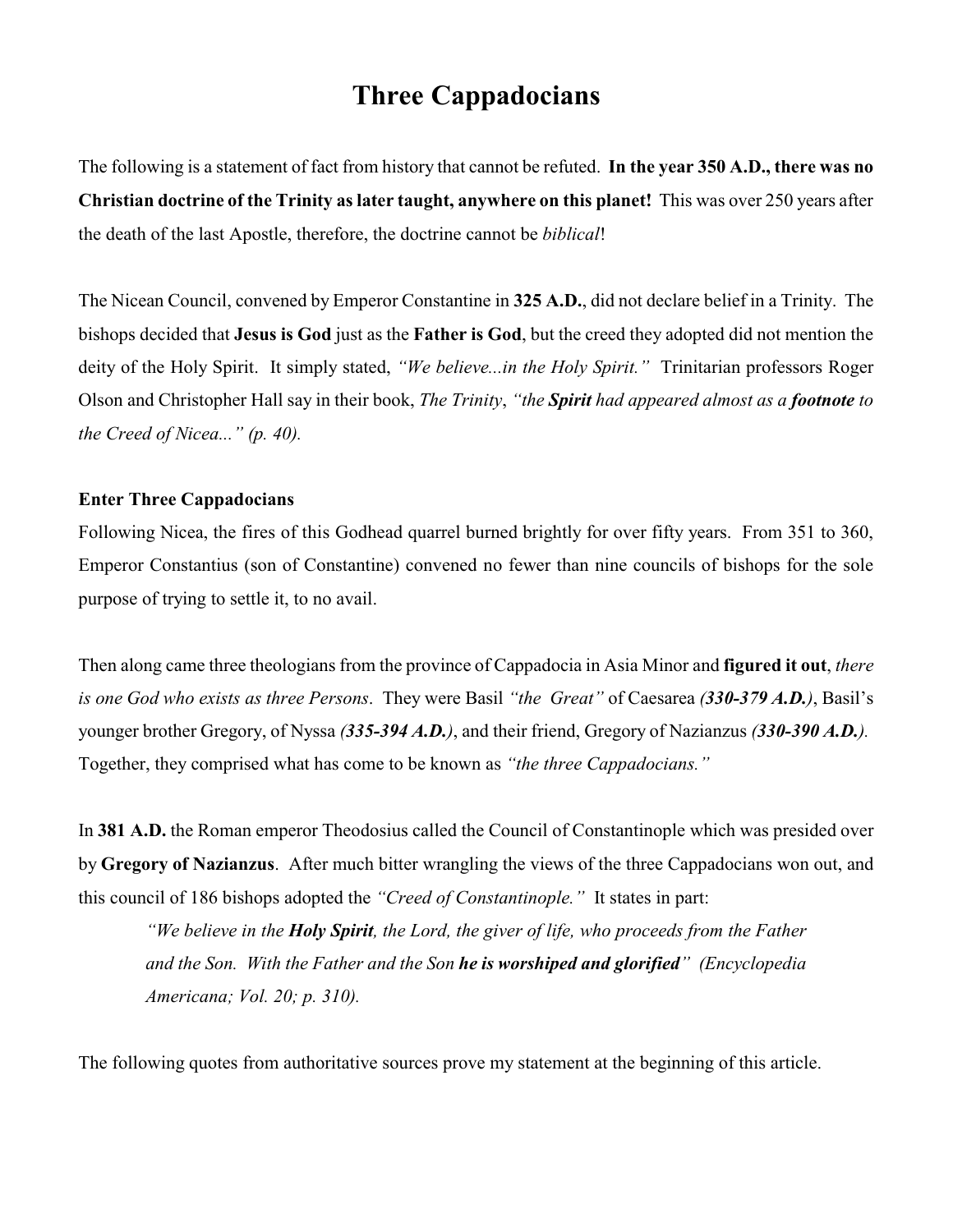Trinitarian scholar Charles C. Ryrie:

*"In the second half of the fourth century, three theologians from the province of Cappadocia in eastern Asia Minor gave definitive shape to the doctrine of the Trinity..." (Basic Theology; p. 65).*

Trinitarian Baptist professor Millard J. Erickson:

*"What Athanasius did was to extend his teaching about the Word to the Spirit, so that God exists eternally as a Triad sharing one identical and indivisible substance. The Cappadocians - Basil, Gregory of Nazianzus, and Gregory of Nyssa - developed the doctrine of the Spirit, and thus of the Trinity, further" (God In Three Persons; p. 90).*

## Harper-Collins Encyclopedia of Catholicism:

*"Trinitarian doctrine as such emerged in the fourth century, due largely to the efforts of Athanasius and the Cappadocians... . The doctrine of the Trinity formulated in the late fourth century thus affirms that the one God exists as three Persons" (p. 1271).*

## Collier's Encyclopedia:

*"Of the many who wrote on theology...Basil of Caesarea (fourth century), who, with his brother, Gregory of Nyssa, and their friend, Gregory of Nazianzus, fixed the orthodox formulation of the doctrine of the Trinity" (Vol. 9; p. 41-42).*

Encyclopedia Britannica:

*"The Greek philosophical theology that developed during the Trinitarian controversies over the relationships among the persons of the Godhead, which were settled at the ecumenical councils of Nicea (325) and Constantinople (381), owed a great deal to Origen on both sides, orthodox and heretical. Its most important representatives on the orthodox side were the three Christian Platonist* [i.e. followers of Plato] *theologians of Cappadocia, Basil of Caesarea, Gregory of Nazianzus, and Basil's brother Gregory of Nyssa*" *(Macropaedia; Vol. 25; p. 903).*

Nineteenth century historian Adolph Harnack:

*"The Cappadocians were still relatively independent theologians, worthy disciples and*